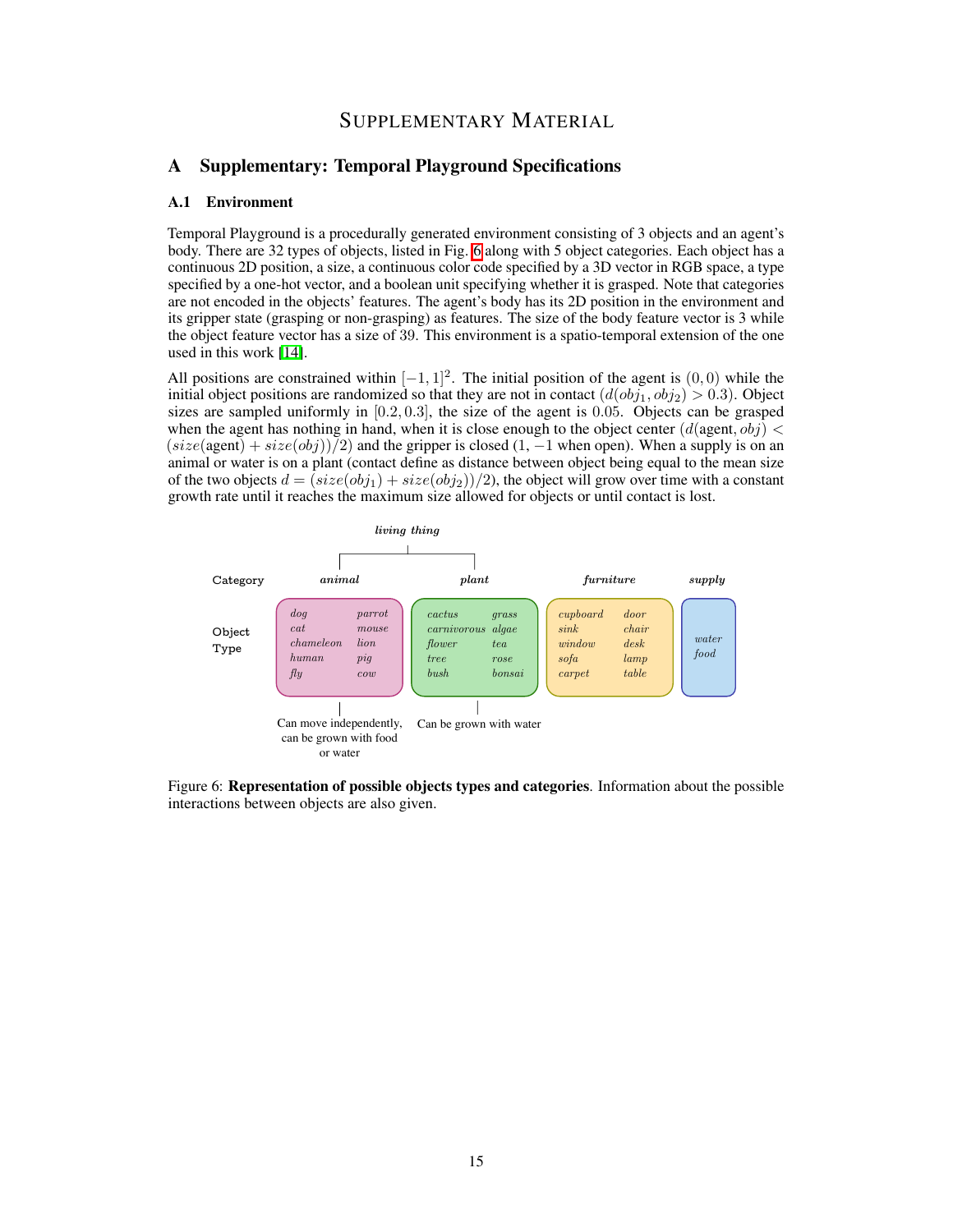## A.2 Language

Grammar. The synthetic language we use can be decomposed into two components: the instantaneous grammar and the temporal logic. Both are specified through the BNF given in Figure  $\frac{7}{1}$ .

<span id="page-1-0"></span>Instantaneous grammar:

| $\langle S \rangle$     | $ ::=$ <pred> <thing a=""></thing></pred>                                                                                               |  |  |  |  |
|-------------------------|-----------------------------------------------------------------------------------------------------------------------------------------|--|--|--|--|
| <pred></pred>           | $\therefore$ grow   grasp   shake                                                                                                       |  |  |  |  |
| <thing_a></thing_a>     | $ ::=$ <thing_b> <math> </math> <attr> <thing_b> <math> </math> thing <localizer> <math> </math></localizer></thing_b></attr></thing_b> |  |  |  |  |
|                         | thing <localizer all=""></localizer>                                                                                                    |  |  |  |  |
| <localizer></localizer> | ::= <i>left of</i> <thing <math="">B &gt;   <i>right of</i> <thing <math="">B &gt;  </thing></thing>                                    |  |  |  |  |
|                         | bottom of $\triangleleft$ thing B> $\mid$ top of $\triangleleft$ thing B>                                                               |  |  |  |  |
|                         | <localizer_all> ::= left most   right most   bottom most   top most</localizer_all>                                                     |  |  |  |  |
|                         | $\leftarrow$ thing B> $\cdot\cdot\cdot = dog \mid cat \mid  \mid thing$                                                                 |  |  |  |  |
| <attr></attr>           | $\therefore$ = blue   green   red                                                                                                       |  |  |  |  |
|                         |                                                                                                                                         |  |  |  |  |
| Temporal aspect:        |                                                                                                                                         |  |  |  |  |
|                         |                                                                                                                                         |  |  |  |  |
| $\langle S \rangle$     | $ ::= was one d> thing A$                                                                                                               |  |  |  |  |
| <thing a=""></thing>    | ::= thing was <localizer>   thing was <localizer_all></localizer_all></localizer>                                                       |  |  |  |  |

Figure 7: BNF of the grammar used in Temporal Playground. The instantaneous grammar allows generating true sentences about predicates, spatial relations (one-to-one and one to all). These sentences are then processed by the temporal logic to produce the linguistic descriptions of our observations; this step is illustrated in the Temporal Aspect rules. See the main text for information on how these sentences are generated.

Concept Definition. We split the set of all possible descriptions output by our grammar into four conceptual categories according to the rules given in Table  $\overline{11}$ .

<span id="page-1-1"></span>

| Concept     | <b>BNF</b>                          |  |                                                                                                                                 | <b>Size</b> |  |  |
|-------------|-------------------------------------|--|---------------------------------------------------------------------------------------------------------------------------------|-------------|--|--|
|             |                                     |  | $\langle S \rangle$ ::= $\langle pred \rangle \langle thing_A \rangle$                                                          | 152         |  |  |
| 1. Basic    | $<$ pred> ::= $qrasp$               |  |                                                                                                                                 |             |  |  |
|             |                                     |  | $\{\text{thing_A} \}$ ::= $\{\text{thing_B} \}$ $\{\text{attr} \}$ $\{\text{thing_B}\}$                                         |             |  |  |
|             |                                     |  | $\overline{\text{S}}$ ::= $\text{S}$ <pred> <thing_a></thing_a></pred>                                                          |             |  |  |
| 2. Spatial  | $<$ pred> ::= qrasp                 |  |                                                                                                                                 | 156         |  |  |
|             |                                     |  | $\text{ ::= \text{    thing $                                                                                                   |             |  |  |
| 3. Temporal |                                     |  | $\langle S \rangle$ ::= $\langle pred_A \rangle \langle thing_A \rangle$   was $\langle pred_B \rangle \langle thing_A \rangle$ |             |  |  |
|             |                                     |  | $\text{Spred}_A> ::= \text{grow} \mid \text{shake}$                                                                             | 648         |  |  |
|             |                                     |  | $\text{<} \text{pred}_B$ ::= grasp   grow   shake                                                                               |             |  |  |
|             |                                     |  | $\n  <$ thing_A> ::= $\n  <$ thing_B>   $\lt$ attr> $\lt$ thing_B>                                                              |             |  |  |
|             |                                     |  | $\langle S \rangle$ ::= $\langle pred_A \rangle \langle thing_A \rangle$   was $\langle pred_B \rangle \langle thing_A \rangle$ |             |  |  |
|             |                                     |  | $<$ pred_ $C$ > $<$ thing_ $C$ >                                                                                                |             |  |  |
|             |                                     |  | $\text{Spred}_A > :: =$ grow   shake                                                                                            |             |  |  |
|             |                                     |  | $\text{<} \text{pred}_B$ ::= grasp   grow   shake                                                                               |             |  |  |
| 4. Spatio-  | $\text{Spred}_C$ : = $\text{grasp}$ |  |                                                                                                                                 | 1716        |  |  |
| Temporal    | $\text{} ::$                        |  | thing <localizer>   thing <localizer_all>  </localizer_all></localizer>                                                         |             |  |  |
|             |                                     |  | thing was $\leq$ localizer>                                                                                                     |             |  |  |
|             |                                     |  | thing was $\leq$ localizer_all>                                                                                                 |             |  |  |
|             | $\text{$                            |  | thing was $\langle$ localizer>                                                                                                  |             |  |  |
|             |                                     |  | thing was <localizer_all></localizer_all>                                                                                       |             |  |  |

Table 1: Concept categories with their associated BNF. <thing\_B>, <attr>>ttr>, <localizer> and  $\leq$ localizer\_all> are given in Fig.  $\sqrt{7}$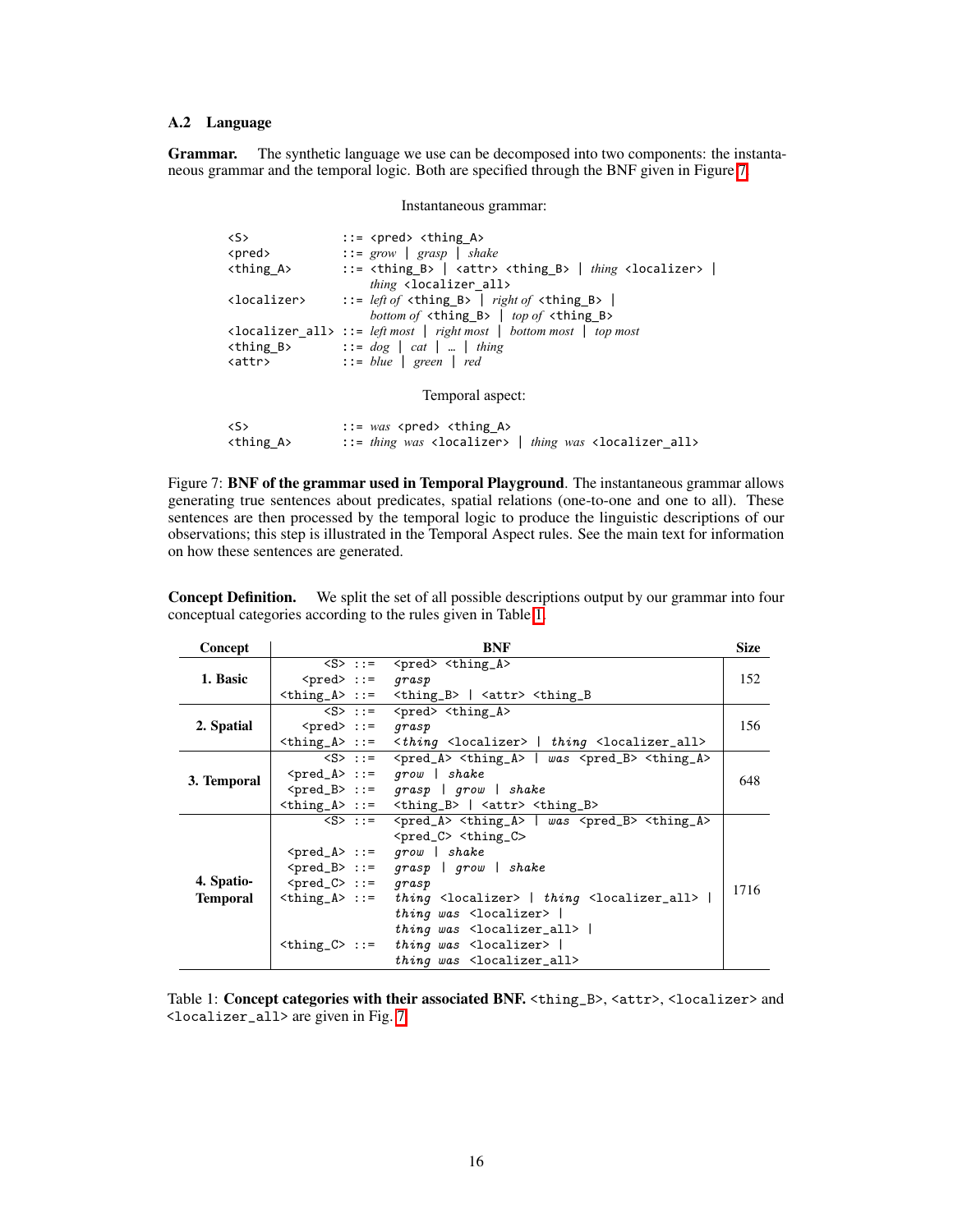## B Supplementary Methods

#### B.1 Data Generation

Scripted bot. To generate the traces matching the descriptions of our grammar we define a set of scenarii that correspond to sequences of actions required to fulfill the predicates of our grammar, namely *grasp*, *grow* and *shake*. Those scenarii are then conditioned on a boolean that modulates them to obtain a mix of predicates in the present and the past tenses. For instance, if a *grasp* scenario is sampled, there will be a 50% chance that the scenario will end with the object being grasped, leading to a present-tense description; and a 50% chance that the agent releases the object, yielding a past tense description.

Description generation from behavioral traces of the agent. For each time step, the instantaneous grammar generates the set of all true instantaneous sentences using a set of filtering operations similar to the one used in CLEVR  $[27]$ , without the past predicates and past spatial relations. Then the temporal logic component uses these linguistic traces in the following way: if a given sentence for a predicate is true in a past time step and false in the present time step, the prefix token *'was'* is prepended to the sentence; similarly, if a given spatial relation is observed in a previous time step and unobserved in the present, the prefix token *'was'* is prepended to the spatial relation.

### B.2 Input Encoding

We present the input processing in Fig.  $\mathcal{B}$ . At each time step *t*, the body feature vector  $b_t$  and the object features vector  $o_{i,t}$ ,  $i = 1,2,3$  are encoded using two single-layer neural networks whose output are of size *h*. Similarly, each of the words of the sentence describing the trace (represented as one-hot vectors) is encoded and projected in the dimension of size *h*. We concatenate to the vector obtained a modality token *m* that defines if the output belongs to the scene  $(1, 0)$  or to the description (0*,* 1). We then feed the resulting vectors to a positional encoding that modulates the vectors according to the time step in the trace for  $b_t$  and  $o_{i,t}$ ,  $i = 1, 2, 3$  and according to the position of the word in the description for *wl*.

We call the encoded body features  $\hat{b}_t$  and it corresponds to  $\hat{S}_{0,t}$  of the input tensor of our model (see Fig.  $2$  in the Main document). Similarly,  $\hat{o}_{i,t}$ ,  $i = 1, 2, 3$  $i = 1, 2, 3$  $i = 1, 2, 3$  are the encoded object features corresponding to  $\hat{S}_{i,t}$ ,  $i = 1, 2, 3$ . Finally  $\hat{w}_l$  are the encoded words and the components of tensor  $\hat{W}$ .

We call *h* the hidden size of our models and recall that  $|\hat{b}_t| = |\hat{c}_{i,t}| = |\hat{w}_l| = h + 2$ . This parameter is varied during the hyper-parameter search.



<span id="page-2-0"></span>Figure 8: Input encoding. Body, words and objects are all projected in the same dimension.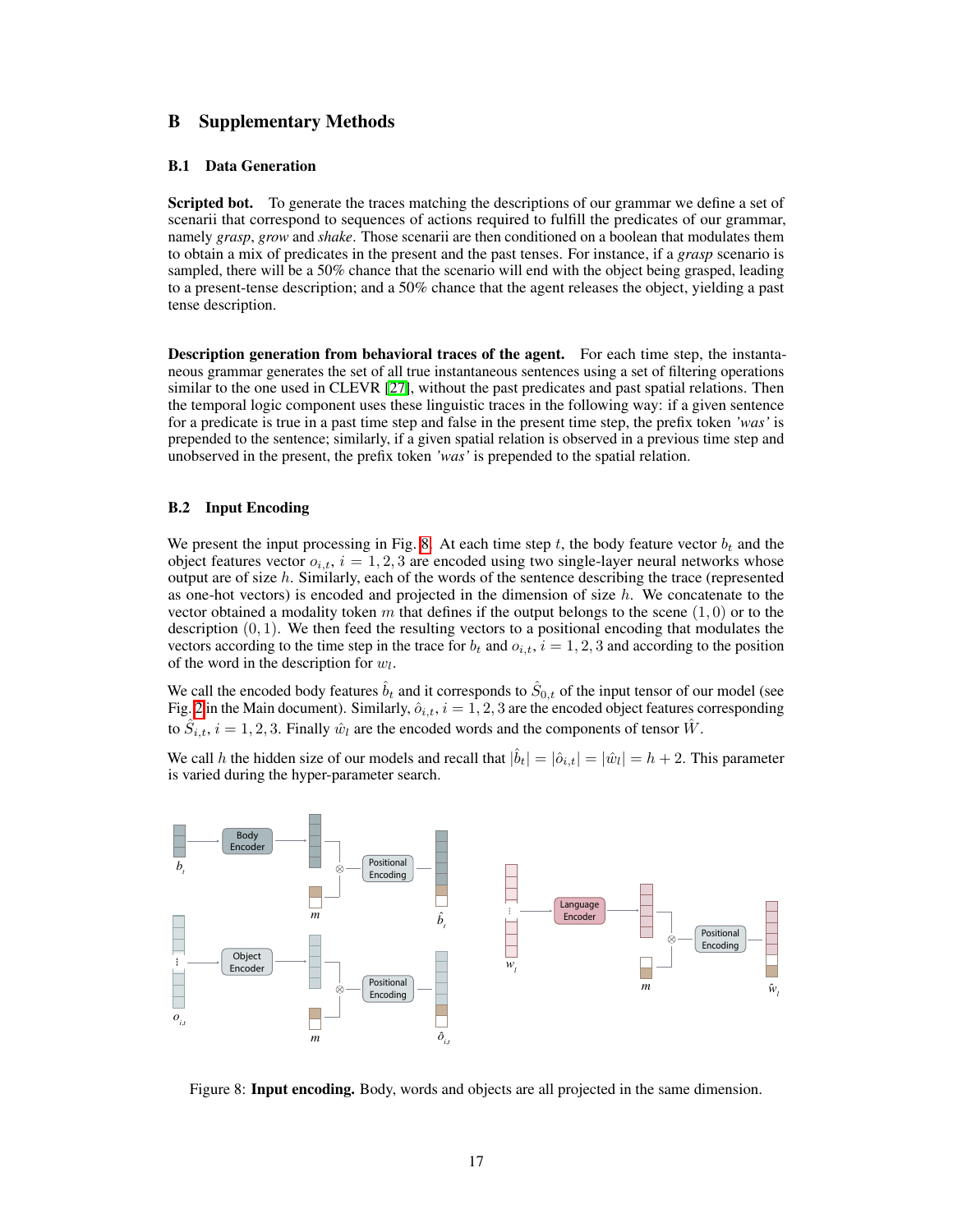### B.3 Details on LSTM models

To provide baseline models on our tasks we consider two LSTM variants. They are interesting baselines because they do not perform any relational computation except for relations between inputs at successive time steps. We consider the inputs as they were defined in Section  $[2.3]$  of the main paper. We consider two LSTM variants:

- 1. LSTM-FLAT: This variant has two internal LSTM: one that processes the language and one that processes the scenes as concatenations of all the body and object features. This produces two vectors that are concatenated into one, which is then run through an MLP and a final softmax to produce the final output.
- 2. LSTM-FACTORED: This variant independently processes the different body and object traces, which have previously been projected to the same dimension using a separate linear projection for the object and for the body. The language is processed by a separate LSTM. These body, object and language vectors are finally concatenated and fed to a final MLP and a softmax to produce the output.

### B.4 Details on Training Schedule

Implementation Details. The architectures are trained via backpropagation using the Adam Optimizer $[28]$ . The data is fed to the model in batches of 512 examples for 150 000 steps. We use a modular buffer to sample an important variety of different descriptions in each batch and to impose a ratio of positive samples of 0.1 for each description in each batch.

Model implementations. We used the standard implementations of TransformerEncoderLayer and TransformerEncoder from pytorch version 1.7.1, as well as the default LSTM implementation. For initialization, we also use pytorch defaults.

Hyper-parameter search. To pick the best set of parameters for each of our eight models, we train them on 18 conditions and select the best models. Note that each condition is run for 3 seeds and best models are selected according to their averaged *F*<sup>1</sup> score on randomly held-out descriptions (15% of the sentences in each category given in Table  $\overline{1}$ ).

**Best models.** Best models obtained thanks to the parameter search are given in Table  $\overline{2}$ .

| <b>Model</b>  | <b>Learning rate</b> | <b>Model hyperparams</b> |             |            |             |
|---------------|----------------------|--------------------------|-------------|------------|-------------|
|               |                      | hidden size              | layer count | head count | param count |
| UT            | 1e-4                 | 256                      |             |            | 1.3M        |
| UT-WA         | $1e-5$               | 512                      | 4           | 8          | 14.0M       |
| <b>TFT</b>    | $1e-4$               | 256                      | 4           | 4          | 3.5M        |
| TFT-WA        | $1e-5$               | 512                      |             | 8          | 20.3M       |
| <b>SFT</b>    | $1e-4$               | 256                      | 4           | 4          | 3.5M        |
| SFT-WA        | $1e-4$               | 256                      | റ           | 8          | 2.7M        |
| LSTM-FLAT     | $1e-4$               | 512                      |             | N/A        | 15.6M       |
| LSTM-FACTORED | $1e-4$               | 512                      |             | N/A        | 17.6M       |

<span id="page-3-0"></span>Table 2: Hyperparameters. (for all models)

Robustness to hyperparameters For some models, we have observed a lack of robustness to hyperparameters during our search. This translated to models learning to predict all observationsentence tuples as false since the dataset is imbalanced (the proportion of true samples is 0.1). This behavior was systematically observed with a series of models whose hyperparameters are listed in Table  $\overline{3}$ . This happens with the biggest models with high learning rates, especially with the -WA variants.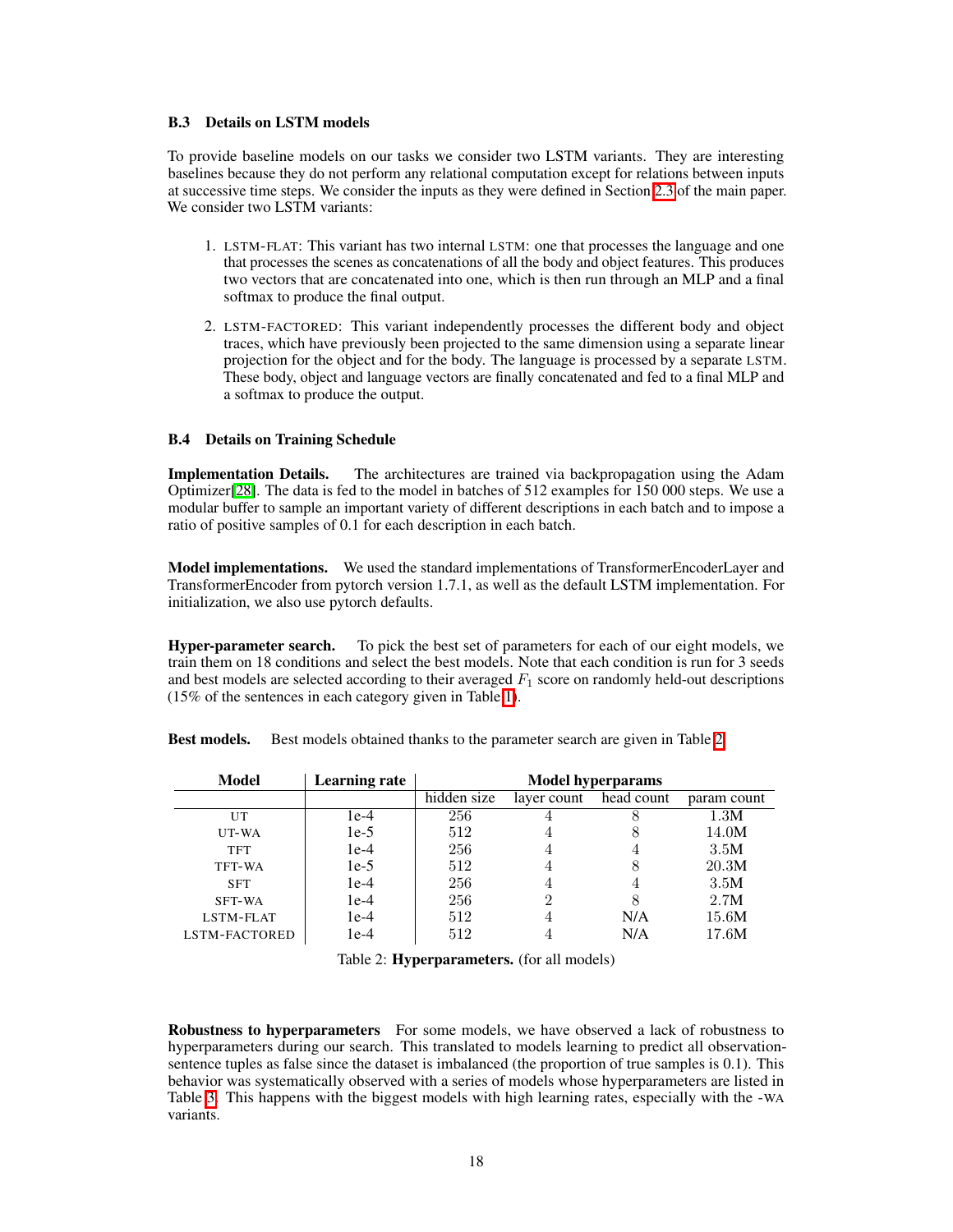<span id="page-4-0"></span>

| Model      | <b>Learning rate</b> | <b>Model hyperparams</b> |             |            |  |
|------------|----------------------|--------------------------|-------------|------------|--|
|            |                      | hidden size              | layer count | head count |  |
| UT-WA      | $1e-4$               | 512                      |             |            |  |
| UT-WA      | $1e-4$               | 512                      |             |            |  |
| <b>SFT</b> | $1e-4$               | 512                      |             |            |  |
| SFT-WA     | $1e-4$               | 512                      |             |            |  |
| SFT-WA     | $1e-4$               | 512                      |             |            |  |
| SFT-WA     | $1e-4$               | 512                      |             |            |  |
| <b>TFT</b> | $1e-4$               | 512                      |             |            |  |
| TFT-WA     | $1e-4$               | 512                      |             |            |  |
| TFT-WA     | $1e-4$               | 512                      | 2           |            |  |
| TFT-WA     | 1e-4                 | 512                      |             |            |  |

Table 3: Unstable models. Models and hyperparameters collapsing into uniform false prediction.

# C Supplementary Discussion: Formal descriptions of spatio-temporal meanings

The study of spatial and temporal aspects of language has a long history in Artificial Intelligence and linguistics, where researchers have tried to define formally the semantics of such uses of language. For instance, work in temporal logic  $\boxed{2}$  has tried to create rigorous definitions of various temporal aspects of action reflected in the English language, such as logical operations on time intervals (an action fulfilling itself simultaneously with another, before, or after), non-action events (standing still for one hour), and event causality. These formal approaches have been complemented by work in pragmatics trying to define language user's semantics as relates to spatial and temporal aspects of language. For instance, Tenbrink  $[43]$  examines the possible analogies to be made between relationships between objects in the spatial domain and relationships between events in a temporal domain, and concludes empirically that these aspects of language are not isomorphic and have their own specific rules. Within the same perspective, a formal ontology of space is developed in  $[4]$ , whose complete system can be used to achieve contextualized interpretations of language users' spatial language. Spatial relations in everyday language use are also specified by the perspective used by the speaker; a formal account of this system is given in  $[44]$ , where the transferability of these representations to temporal relations between events is also studied. These lines of work are of great relevance to our approach, especially the ones involving spatial relationships. We circumvent the problem of reference frames by placing ourselves in an absolute reference system where the x-y directions unambiguously define the concepts of *left*, *right*, *top*, *bottom*; nevertheless these studies would be very useful in a context where the speaker would also be embodied and speak from a different perspective. As for the temporal aspect, these lines of work focus on temporal relations between separate events, which is not the object of our study here; we are concerned about single actions (as opposed to several events) unfolding, in the past or present, over several time steps.